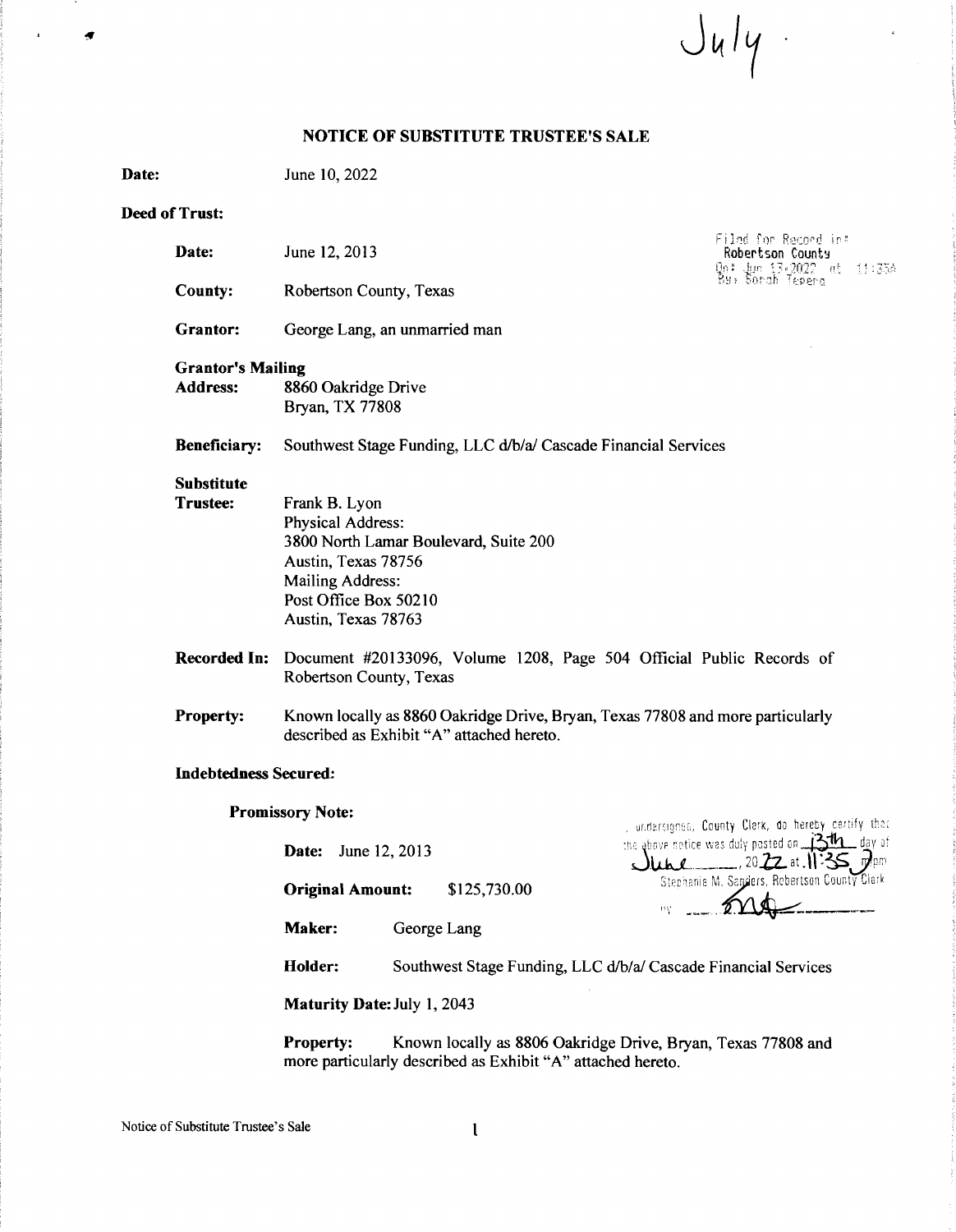## **Date of Sale of Property:**

**j** 

Tuesday, July 5, 2022, beginning not earlier than ten o'clock a.m. not later than one o'clock p.m.

# **Place of Sale of Property:**

At the North door on the first floor of the Robertson County Courthouse Annex, or if such is no longer the location designated by the Robertson County Commissioners Court, in the area designated by the Robertson County Commissioners Court pursuant to Section 51.002 of the Texas Property Code as the place where foreclosure sales are to take place, or if no place is designated by the Commissioners Court, the sale will be conducted at the place where the Notice of Trustee's Sale was posted.

George Lang has defaulted in the payment of the Indebtedness owing to the Holder and the same is now wholly due; the Holder, acting by and through its duly authorized agent, intends to sell the herein described property to satisfy the present indebtedness of George Lang to the Holder.

Because of default in performance of the obligations secured by the Deed of Trust, Substitute Trustee will sell the property by public auction to the highest bidder for cash at the place and date specified to satisfy the debt secured by the Deed of Trust.

stitute Trustee

# STATE OF TEXAS § § COUNTY OF ROBERTSON §

BEFORE ME, the undersigned authority, on this day personally appeared Frank B. Lyon, Substitute Trustee, known to me to be the person whose name is subscribed to the foregoing instrument and acknowledged to me that he executed the same for the purposes and consideration therein expressed, and in the capacity therein stated.

GIVEN UNDER MY HAND AND SEAL OF OFFICE on June 10, 2022.



the State of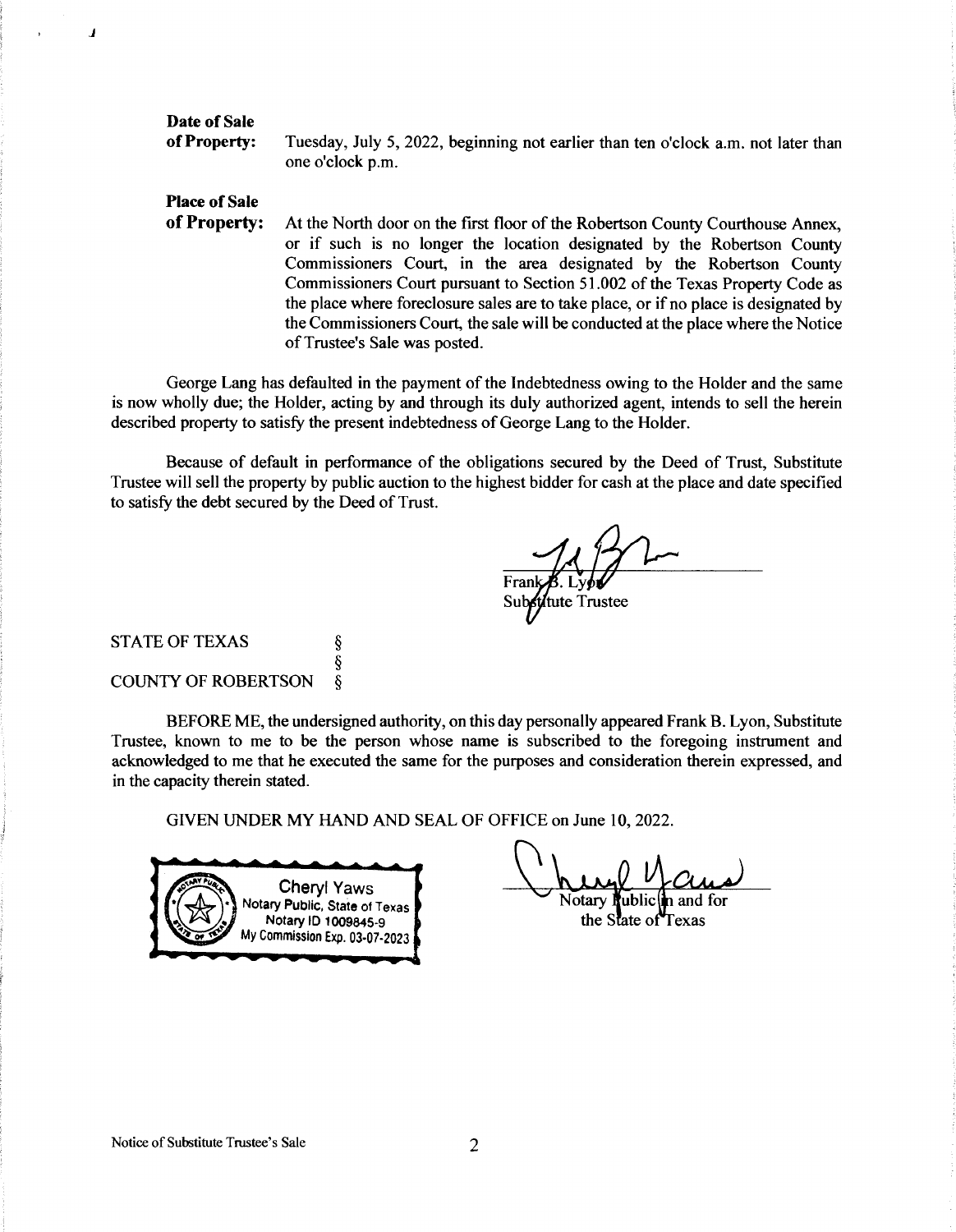#### MANUFACTURED HOME RIDER TO THE MORTGAGE/DEED OF TRUST/SECURITY DEED

LANG Loan#: 13 0¼2 90005 MIN:100605713050055339 PlN:TBD Casc #: 512-1172018-703

This Rider is made this 12TH day of JUNE, 2013, and is incorporated into and amends and supplements the Mortgage *i* Deed of Trust */* Security Deed (the "Security Instrument") of the same date given by the undersigned (the "Borrower") to secure the Borrower's Note to SOUTENEST STAGE FUMDING, LLC DBA CASCADE FINANCIAL SERVICES (the "Lender") of the same date (the "Note") and covering the Property described in the Security Instrument and located at:

#### 8860 OAKRIDGE DRIVE, BRYAN, TX 77808 [.Property Address]

Barrower and Lender agree that the Security Instrument is amended and supplemented as follows:

A. The Property covered by the Security Instrument (refeared to as "Property" in the Security Instrument) includes, but is not limited to, the herein described tract or parcel of land and certain improvements, among which is a Manufactured Home, which will be or already has been affixed to the Property legally described in the Security Instrument, and which Manufactured Home is described as follows:

**MAKE: REDMAN HOMES INC** MODEL: REDMAN HOME

Manufactured Home Rider<br>
St 6806.16

... ,\_ ........ \_

Page 1 of 3

 $\frac{D}{2}$ 0133096 OR  $\frac{5}{2}0133096$  OR  $\frac{1}{2}08$   $\frac{514}{314}$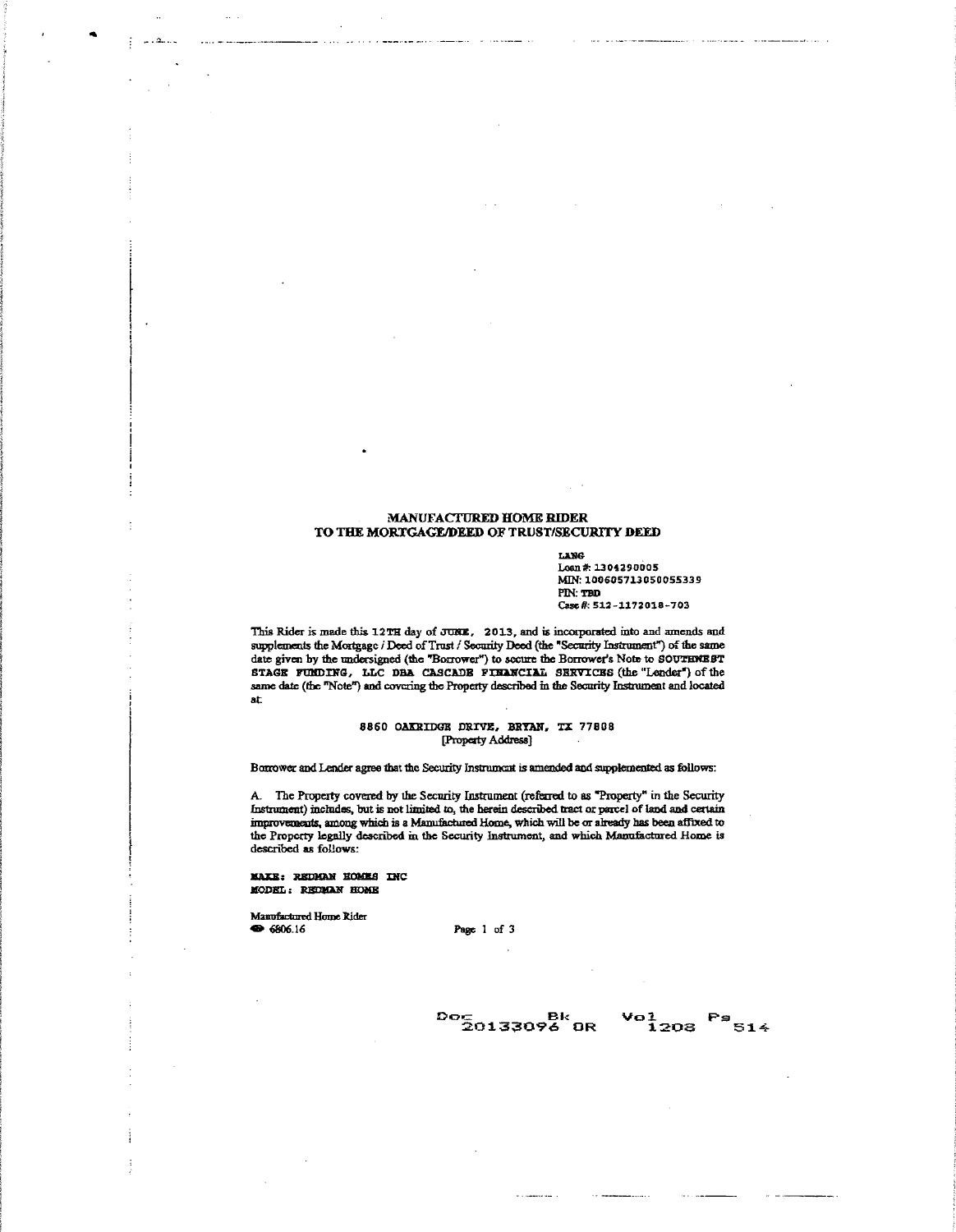1304290005

YEAR: 2006 SERIAL NUMBER(S): 124000H011742 A/B LENGTH & WIDTH: 68 X 32

LEGAL: SEE EXHIBIT "A" ATTACHED HERETO AND MADE A PART HEREOF.

| Uged<br>2006   | <b>PEDMAN HOMES INC</b> | REDMAN HOMES             |
|----------------|-------------------------|--------------------------|
| New/Used Year  | Manufacturer's Name     | Model Name and Model No. |
|                |                         |                          |
| 68 X 32        | 124000H011742 A/B       |                          |
| Length X Width | Serial Number           | HUD#                     |

- B. Additional Covenants of Borrower(s):
	- 1. Borrower will comply with all state and local laws and regulations regarding the affixation of the Manufactured Home to the Property described in the Security Instrument including, but not limited to, surrendering the Certificate of Title (if required) and obtaining the requisite governmental approval and accompanying documentation necessary to classify the Manufactured Home as real property under state and local law.
	- The Manufactured Home described above will be, at all times and for all purposes, a  $2.$ permanent part of the Property described in the Security Instrument which by intention of all parties, shall constitute a part of the realty and shall pass with it and permanently affixed to the realty in accordance with any lender, state, local or other governmental requirements.
	- 3. Affixing the Manufactured Home to the Property described in the Security Instrument does not violate any zoning laws or other state or local requirements applicable to manufactured homes.

IF THIS TRANSACTION INCLUDES, IN WHOLE OR IN PART, THE PAYMENT OF THE AMOUNTS OWED ON A RETAIL INSTALLMENT CONTRACT, THE FOLLOWING PARAGRAPH 4, IS A PART HEREOF.

4. All, or a part, of the loan proceeds secured hereby are in renewal and extension of an unrecorded Manufactured Home Retail Installment Contract executed or assumed by Grantor for the purchase of one certain manufactured home described herein. Grantor expressly acknowledges that all of the proceeds secured by said Mannfactured Home Retail Installment Contract were used to purchase the manufactured home which is now permanently affixed to the real property described in the Deed of Trust; and hereby acknowledges that the note secured hereby is given to renew and extend the prior lien on

Mannfactured Home Rider  $806.16$ 

Page 2 of 3

Doc Bk Vol Ps<br>20133096.0R 1208 515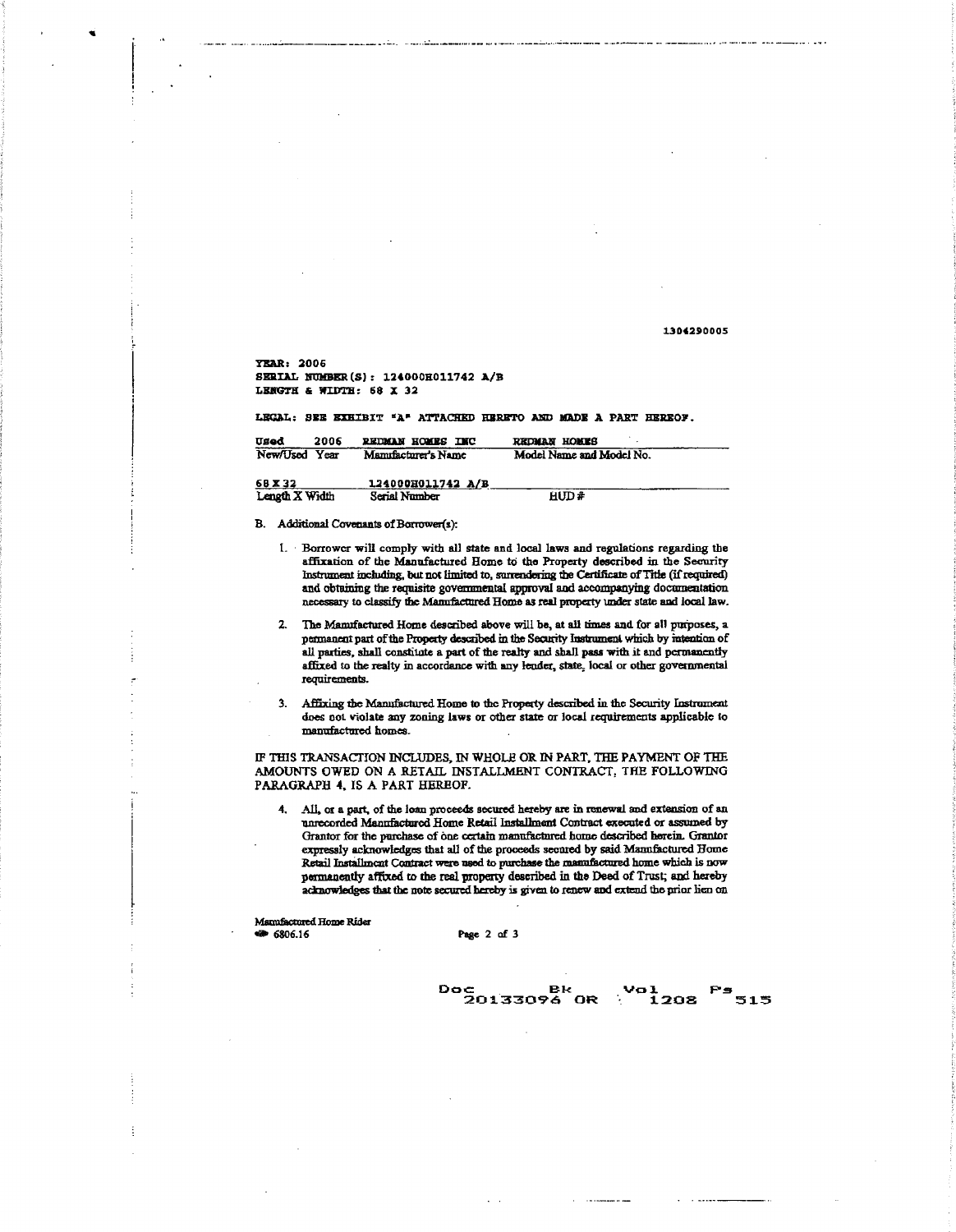1304290005

the manufactured home that has been converted to a lien on the real property described in the Deed of Trust pursuant to Chapter 63 of the Texas Property Code.

By signing below, Borrower(s) accepts and agrees to the terms and covenants contained in this Manufactured Home Rider.

 $\frac{6}{100}$ GEORGE **BORROWER** 

 $\mathbb{Z}_2$  .

Doc Bk Vol Fs<br>20133096 OR 1208 516

ufactured Home Rider Ma  $806.16$ 

Page 3 of 3